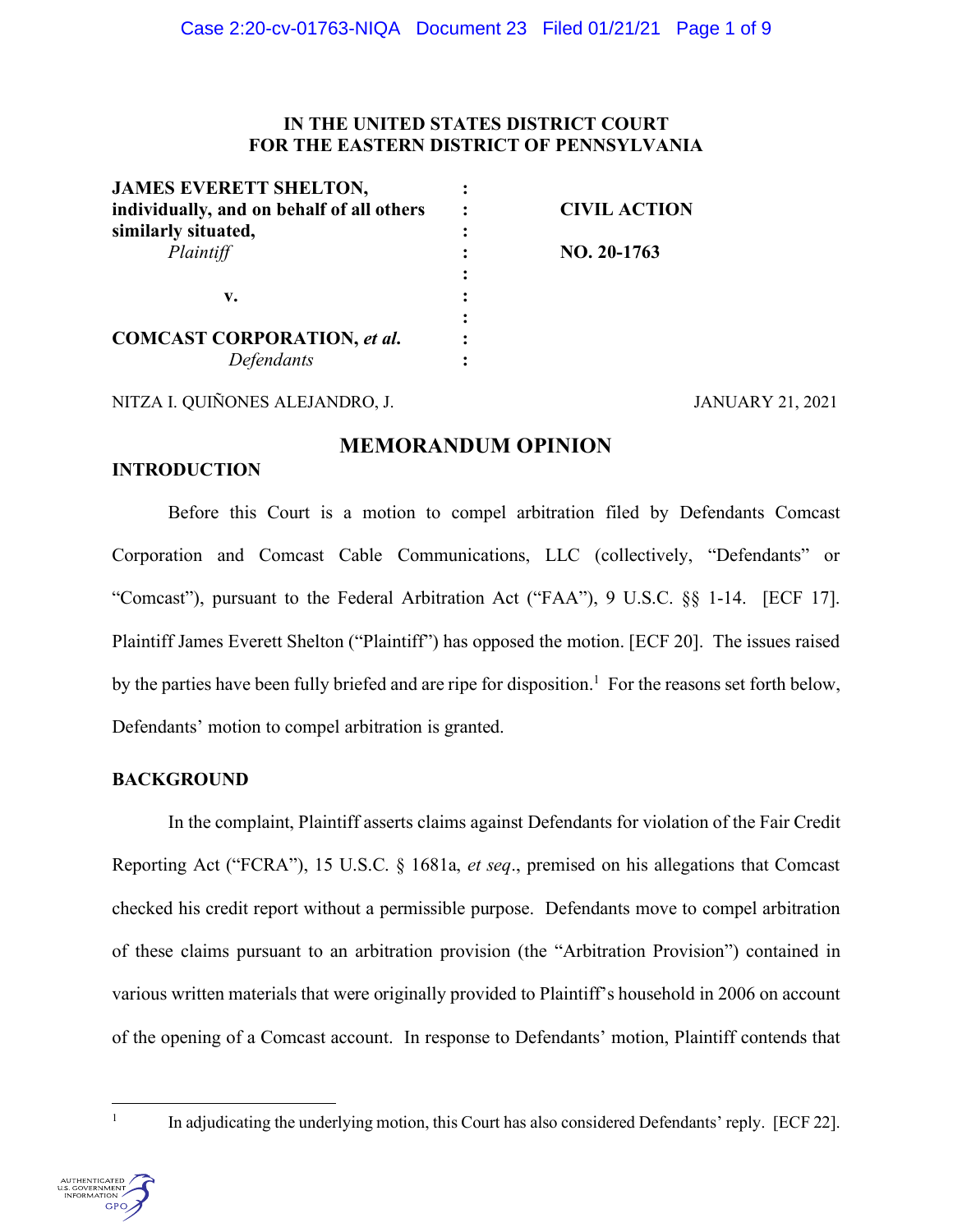### Case 2:20-cv-01763-NIQA Document 23 Filed 01/21/21 Page 2 of 9

the Arbitration Provision is not binding on him because he was not a signatory to the Comcast Agreement for Residential Services (the "Subscriber Agreement") that contains the Arbitration Provision, pursuant to which Comcast provided his household television and internet services. The facts relevant to the validity and enforceability of the Arbitration Provision are set forth below.2

On September 24, 2006, a Comcast account (the "Shelton Household Account") was opened for cable and internet services provided at the home where Plaintiff resides and operates his personal business (the "Shelton Household"). Though the account was opened by Plaintiff's father, Comcast's business records (maintained in the ordinary course of business) indicate that both Plaintiff and his mother are also associated with the account. In addition, Plaintiff's personal cell phone number was provided as a contact number for the account.

As a matter of routine and regular business practice, Comcast sends a copy of its Subscriber Agreement to subscribers such as those in the Shelton Household who initiate service with Comcast. As permitted by its terms, the Subscriber Agreement was updated numerous times, including in 2017, when Comcast most recently mailed an updated version of the Subscriber Agreement to the Shelton Household.

The operative Subscriber Agreement provides, in relevant part, the following:

- "If you use or otherwise indicate your acceptance of the Service(s), you have accepted this Agreement and agree to be bound by its terms."
- "You acknowledge that you are accepting this Agreement on behalf of all persons who use the XFINITY Equipment and/or Service(s) at the Premises . . . and that you shall have sole responsibility for ensuring that all other users understand and comply with the terms and conditions of this Agreement and any applicable policies . . . ."

## The Subscriber Agreement also notifies users on the first page and in bold type that: "**THIS AGREEMENT CONTAINS A BINDING ARBITRATION PROVISION IN SECTION 13 THAT AFFECTS YOUR RIGHTS UNDER THIS AGREEMENT WITH RESEPECT TO ALL SERVICES(S)."** Under the

<sup>&</sup>lt;sup>2</sup> The facts set forth herein are drawn from the complaint and the exhibits attached to the parties' briefs, including the sworn declarations of Nicole Patel, Marie Miriello, and Rachel Weinstein, Defendants' various custodians of records, and Plaintiff's own sworn declaration. For purposes of this motion, however, this Court will construe the facts and evidence in the light most favorable to the non-movant—here, Plaintiff.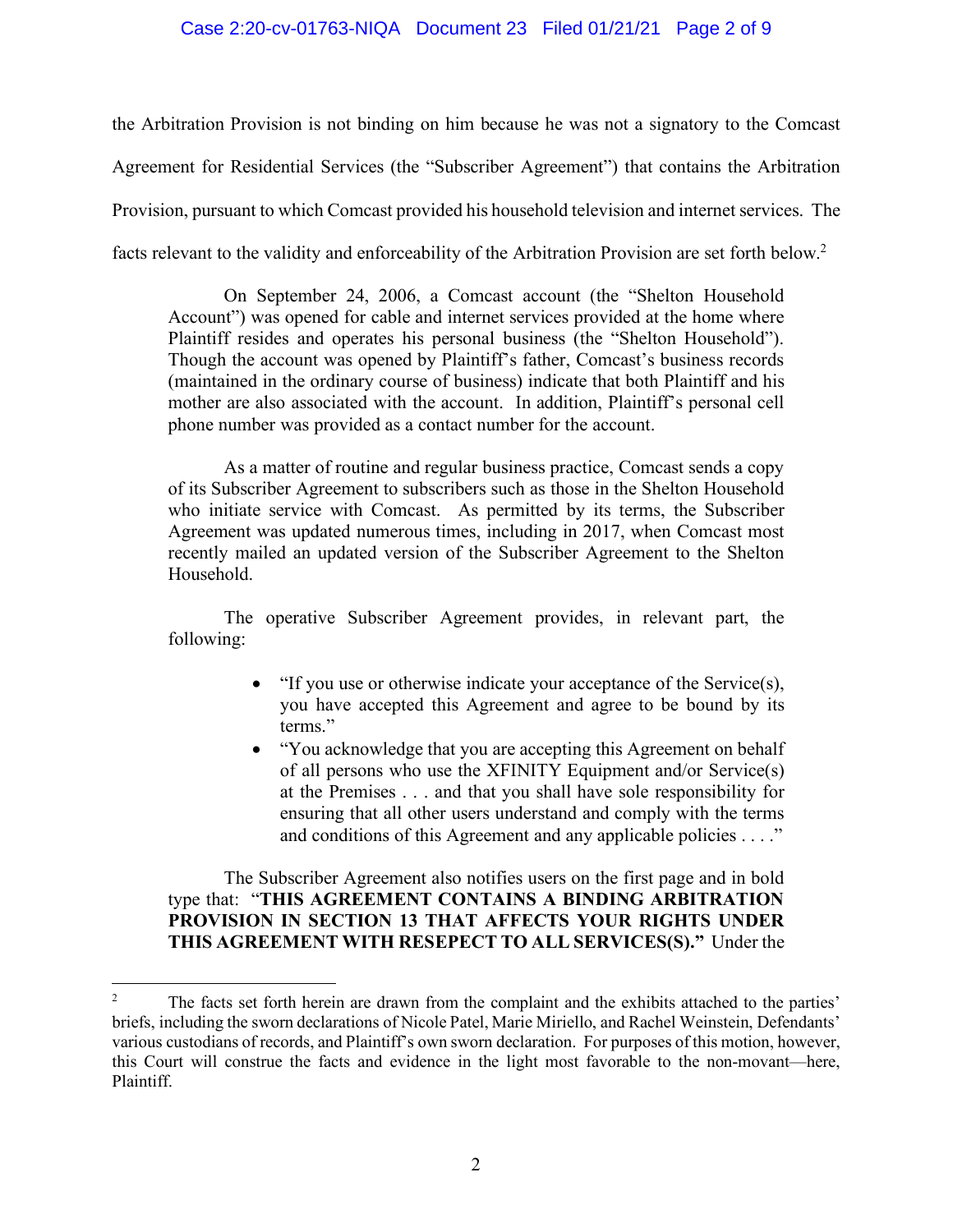heading "**BINDING ARBITRATION**," the agreement provides that "[a]ny Dispute involving you and [Comcast] shall be resolved through individual arbitration." The Subscriber Agreement defines "Dispute" as "any claim or controversy related to [Comcast] or our relationship, including but not limited to any and all: (1) claims for relief and theories of liability, whether based in contract, tort, fraud, negligence, statute, regulation, ordinance, or otherwise . . . ." The agreement also provides that the binding arbitration provision applies to all "users or beneficiaries of the Xfinity Service(s) or Equipment."3

Defendants' business records show, and Plaintiff does not dispute, that on July 29, 2020, Plaintiff made a service call to Comcast in connection with the Comcast services being provided to the Shelton Household. During this call, Plaintiff acknowledged using the Comcast services being provided to the Shelton Household. He also sought and obtained customer support in accessing programming provided by Comcast "on the Netflix app," which Plaintiff complained "doesn't work." During this call, Plaintiff also acknowledged setting up *his* account online at Xfinity.com. Notably, no calls from any other numbers associated with the Shelton Household Account are reflected in Comcast's records.

# **LEGAL STANDARD**

When addressing a motion to compel arbitration, the Court must first determine which standard of review to apply: either the motion to dismiss standard under Federal Rule of Civil Procedure ("Rule") 12, or the motion for summary judgment standard under Rule 56. *Guidotti v. Legal Helpers Debt Resolution, LLC*., 716 F.3d 764, 771-72 (3d Cir. 2013). "Where the affirmative defense of arbitrability of claims is apparent on the face of a complaint (or documents relied upon in the complaint), the FAA would favor resolving a motion to compel arbitration under a motion to dismiss standard without the inherent delay of discovery." *Id.* at 773-74 (internal citations omitted). Where arbitrability is not apparent on the face of the complaint, "the issue should be judged under the Rule 56 standard." *Id*. Here, the issue of arbitrability is not apparent

<sup>&</sup>lt;sup>3</sup> Beginning in 2007, Comcast's Subscriber Agreement contained an opt-out provision, which allowed subscribers to affirmatively opt out of the binding arbitration provision. This provision required subscribers to notify Comcast in writing within thirty days from receipt of the opt-out notice of the subscriber's decision to opt out. Comcast has no record of receiving any opt-out selection from the Shelton Household or for the Shelton Household Account within the prescribed time. However, on July 21, 2018, Plaintiff purported to opt out of the Arbitration Provision for the Shelton Household Account using Comcast's website. Such attempt was clearly untimely.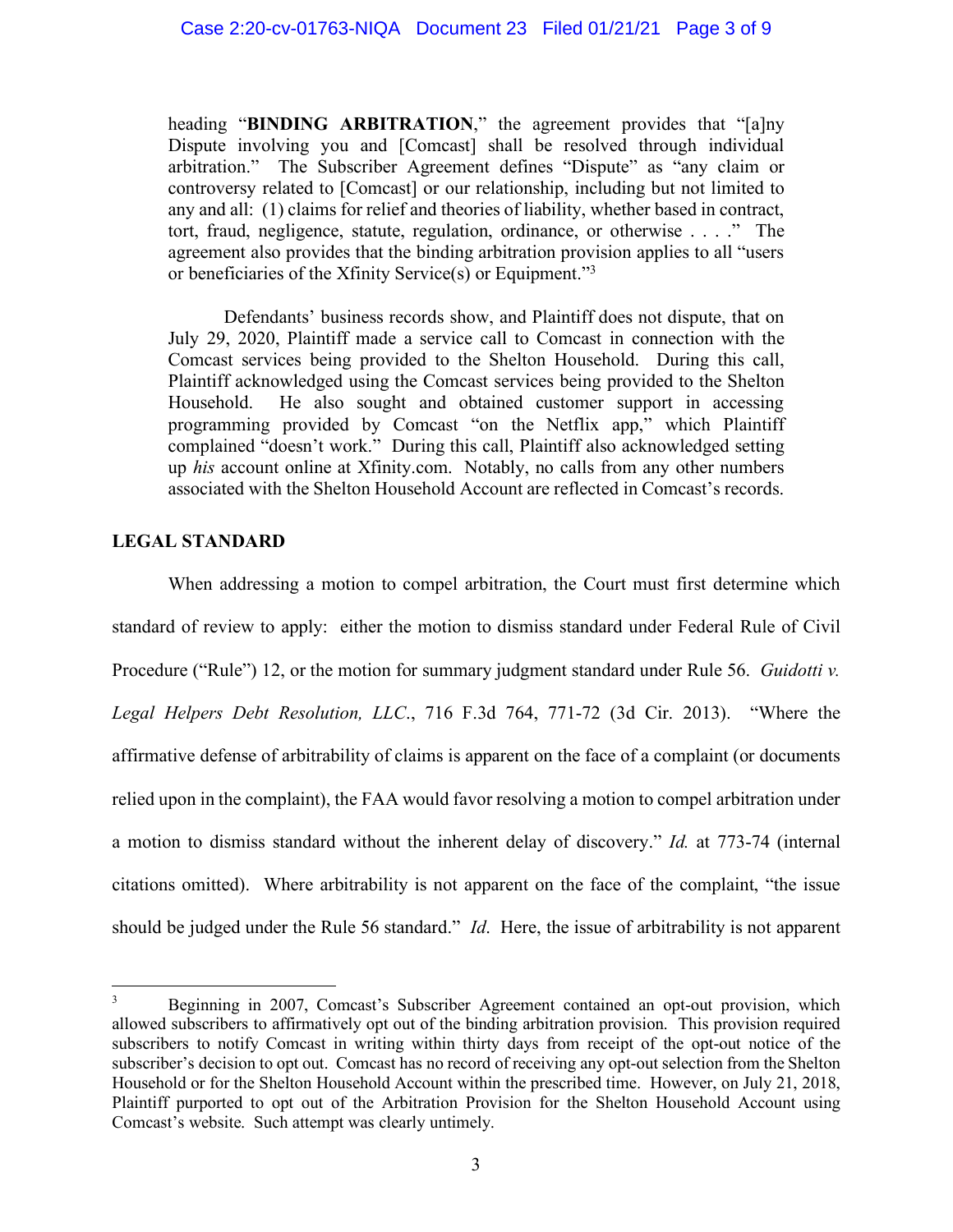#### Case 2:20-cv-01763-NIQA Document 23 Filed 01/21/21 Page 4 of 9

on the face of the complaint. Moreover, Plaintiff challenges the validity and enforceability of the Arbitration Provision on the basis that he cannot be bound by it as a non-signatory. When such a challenge is made, a motion to compel arbitration is properly reviewed under the motion for summary judgment standard. *Par-Knit Mills, Inc. v. Stockbridge Fabrics Co. Ltd.*, 636 F.2d 51, 54 (3d Cir. 1980). Thus, this Court finds that the Rule 56 summary judgment standard is applicable to determining the validity and enforceability of the Arbitration Provision at issue.

When applying the Rule 56 standard to a motion to compel arbitration, a court shall grant the motion when "the movant shows that there is no genuine dispute as to any material fact and the movant is entitled to judgment as a matter of law." Fed. R. Civ. P. 56(a); *see also Celotex Corp. v. Catrett*, 477 U.S. 317 (1986). A fact is "material" if its existence or non-existence may affect the outcome of litigation, and a dispute is "genuine" if "the evidence is such that a reasonable jury could return a verdict for the nonmoving party." *Anderson v. Liberty Lobby, Inc.*, 477 U.S. 242, 248 (1986). In applying a Rule 56 standard, "the court must draw all reasonable inferences in favor of the nonmoving party." *Guidotti*, 716 F.3d at 772.

The moving party has the burden of showing the court "the absence of a genuine issue of material fact" by showing that the non-moving party "fail[ed] to make a showing sufficient to establish the existence of an element essential to that party's case." *Celotex*, 477 U.S. at 322-23. The non-moving party must then rebut the claim by "citing to particular parts of materials in the record, including, depositions, documents, electronically stored information, affidavits or declarations, stipulations . . . , admissions, interrogatory answers, or other materials." Fed. R. Civ. P.  $56(c)(1)(A-B)$ . The non-moving party must show more than "some metaphysical doubt as to the material facts," rather, the non-moving party must "go beyond the pleadings" and "show that there is a genuine issue for trial." *Matsushita Elec. Indus. Co., Ltd. v. Zenith Radio Corp.*, 476 U.S. 574, 586 (1986); *see also Celotex*, 477 U.S. at 324.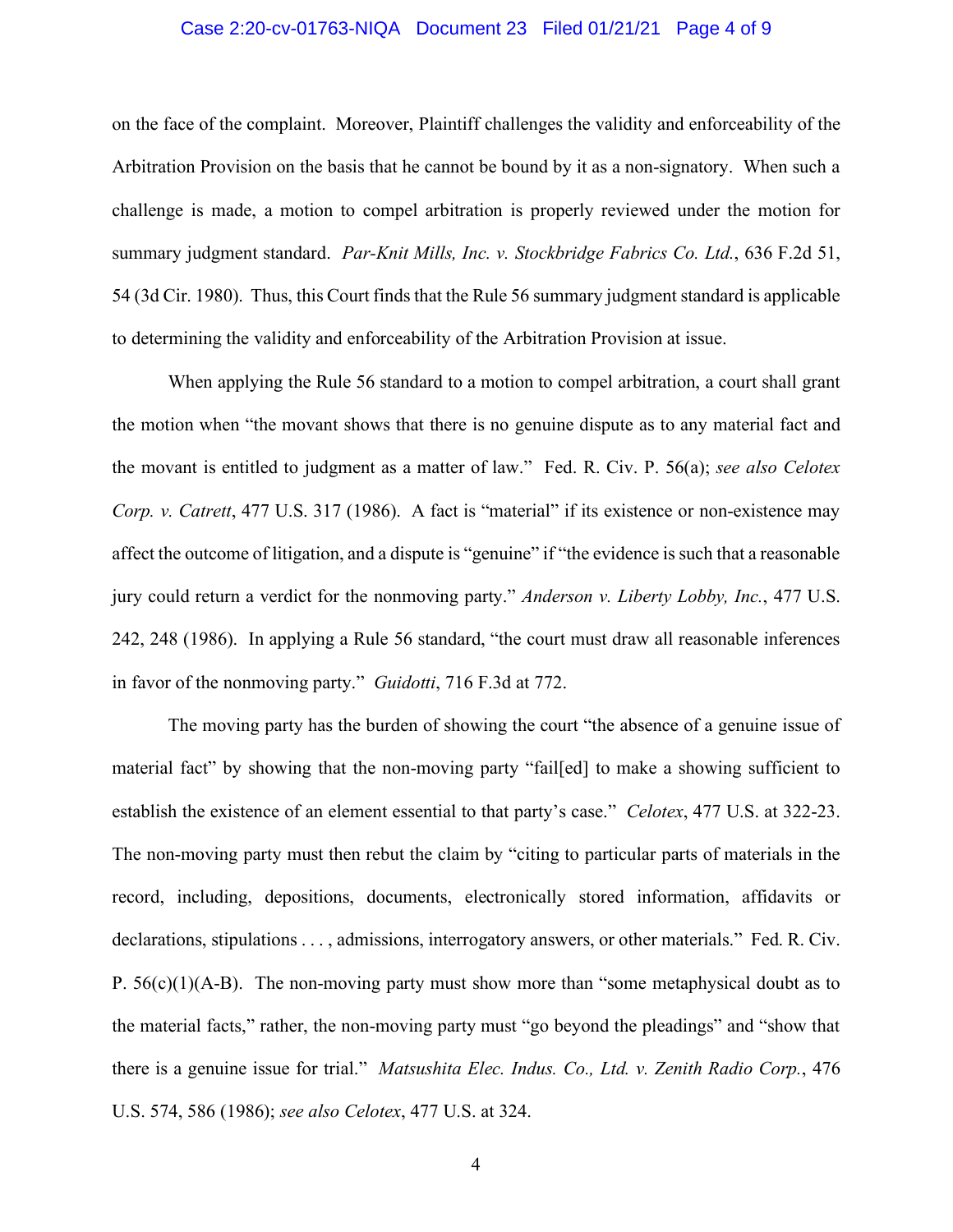#### **DISCUSSION**

Defendants move to compel the arbitration of this matter based on the Arbitration Provision, to which they contend Plaintiff is bound despite being a non-signatory. In opposing the motion, Plaintiff argues there is no existing basis on which he can be bound to the Arbitration Provision as a non-signatory. In light of the undisputed record evidence, this Court finds that Plaintiff actively sought and obtained benefits provided pursuant to the Subscriber Agreement, such that he is equitably estopped from avoiding the Arbitration Provision contained therein. As such, Defendants' motion to compel arbitration is granted.

The FAA "establishes a strong federal policy in favor of compelling arbitration over litigation." *Sandvik AB v. Advent Int'l Corp.*, 220 F.3d 99, 104 (3d Cir. 2000). The primary substantive provision of the FAA (Section 2) provides that a written agreement to arbitrate "shall be valid, irrevocable, and enforceable, save upon such grounds as exist at law or in equity for the revocation of any contract." *Moses H. Cone Mem'l Hosp. v. Mercury Constr. Corp.*, 460 U.S. 1, 24 (1983) (citing 9 U.S.C. § 2). This provision "reflects the fundamental principle that arbitration is a matter of contract." *Rent–A–Center, West, Inc. v. Jackson*, 561 U.S. 63, 67 (2010). Further, § 2 "places arbitration agreements on an equal footing with other contracts and requires courts to enforce them according to their terms." *Id.* (internal citations omitted).

Under the FAA:

[a] party aggrieved by the alleged failure, neglect, or refusal of another to arbitrate under a written agreement for arbitration may petition any United States district court which, save for such agreement, would have jurisdiction under Title 28, in a civil action or in admiralty of the subject matter of a suit arising out of the controversy between the parties, for an order directing that such arbitration proceed in the manner provided for in such agreement.

9 U.S.C. § 4. "The court shall hear the parties, and upon being satisfied that the making of the agreement for arbitration or the failure to comply therewith is not in issue, the court shall make an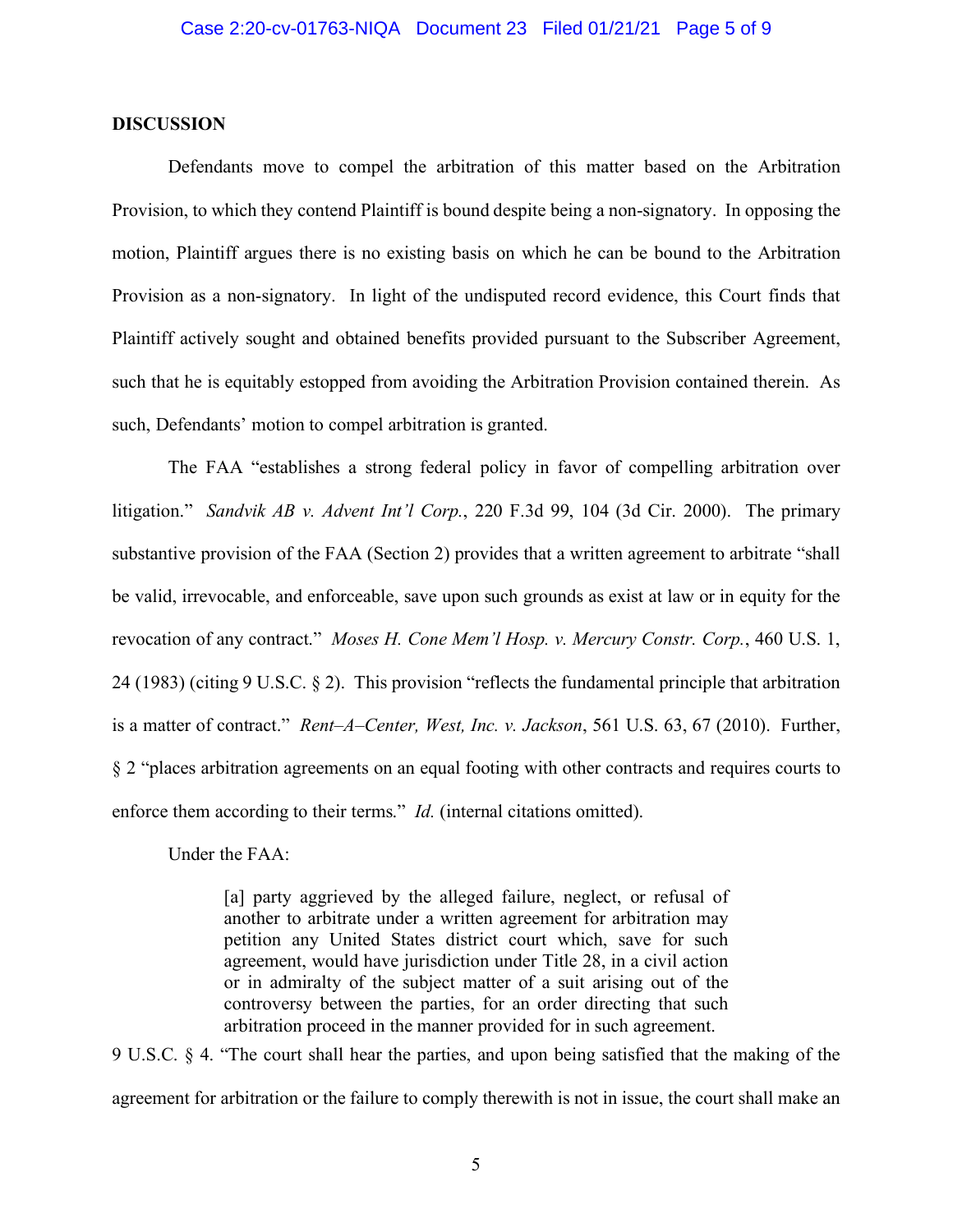#### Case 2:20-cv-01763-NIQA Document 23 Filed 01/21/21 Page 6 of 9

order directing the parties to proceed to arbitration in accordance with the terms of the agreement." *Id.* In so doing, the court "must resolve 'any doubts concerning the scope of arbitrable issues . . . in favor of arbitration.'" *CardioNet, Inc. v. Cigna Health Corp.*, 751 F.3d 165, 172 (3d Cir. 2014) (quoting *Moses H. Cone Mem'l Hosp.*, 460 U.S. at 24–25). If the court determines that the case must be arbitrated, it "shall on application of one of the parties stay the trial of the action until such arbitration has been had in accordance with the terms of the agreement, providing the applicant for the stay is not in default in proceeding with such arbitration." 9 U.S.C. § 3.

Therefore, before compelling arbitration, a court must determine (1) whether a valid agreement to arbitrate exists, and (2) whether the particular dispute falls within the scope of that agreement. *Trippe Mfg. Co. v. Niles Audio Corp.*, 401 F.3d 529, 532 (3d Cir. 2005). Throughout the inquiry, there is a presumption in favor of arbitrability. *Id.* In determining whether a valid arbitration agreement exists, courts look to ordinary state law principles of contract formation. *Kirleis v. Dickie, McCamey & Chilcote, P.C.*, 560 F.3d 156, 160 (3d Cir. 2009).

Here, there is no real dispute as to the existence of the Arbitration Agreement.<sup>4</sup> The only dispute is whether Plaintiff, a non-signatory to the Arbitration Agreement, is bound by it. Where a signatory to an arbitration agreement attempts to bind a non-signatory, the United States Court of Appeals for the Third Circuit has recognized under Pennsylvania law that the test to be applied is whether "the non-signatory knowingly exploits the agreement containing the arbitration clause

 <sup>4</sup> Courts around the country, including this Court, have repeatedly found that a plaintiff's use of Comcast services binds them to the Comcast Subscriber Agreement, even in the absence of a signed agreement or evidence of the plaintiff's actual receipt of the subscriber agreement. *See Strange v. Comcast Corporation*, 2018 WL 6602072, at \*4 (E.D. Pa. Dec. 14, 2018) (holding that silence or inaction (*i.e*., continued use of the service) demonstrates that the subscriber has consented to the agreement."); *Schwartz v. Comcast Corp.*, 256 F. App'x 515, 518 (3d Cir. 2007) (enforcing arbitration agreement and explaining that "[w]hether or not [plaintiff] received a copy of the subscription agreement, he could not accept services he knew were being tendered on the basis of a subscription agreement without becoming bound by that agreement."). Here, there is no dispute that the Shelton Household received and accepted services tendered on the basis of the Subscriber Agreement.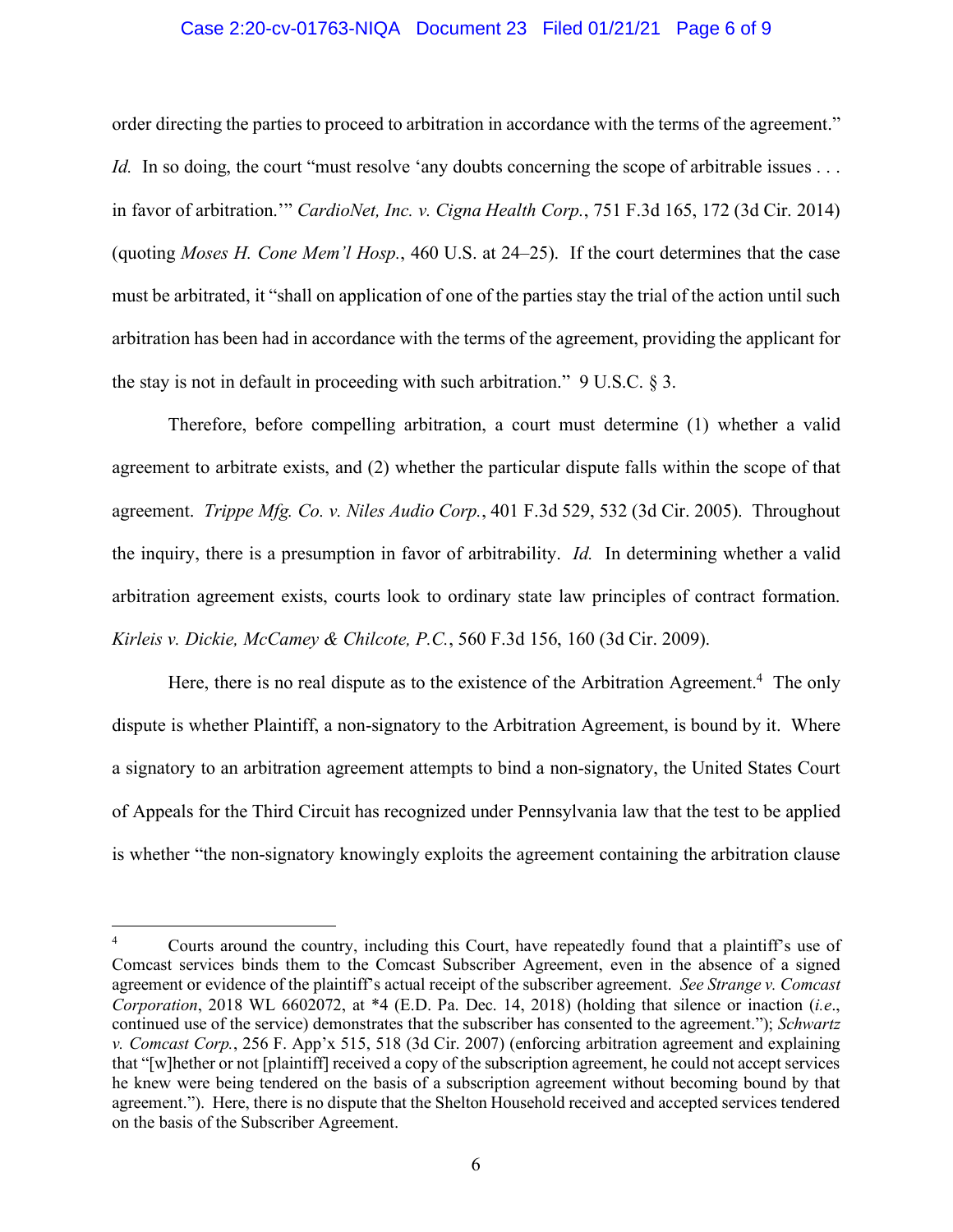#### Case 2:20-cv-01763-NIQA Document 23 Filed 01/21/21 Page 7 of 9

despite having never signed the agreement." *E.I. DuPont de Nemours and Co. v. Rhone Poulenc Fiber & Resin Intermediates, S.A.S.*, 269 F.3d 187, 199-200 (3d Cir. 2001). As further explained by the Third Circuit in *Griswold v. Coventry First LLC*, 762 F.3d 264 (3d Cir. 2014), a party "knowingly exploits" an agreement either "(1) by knowingly seeking and obtaining direct benefits from that contract; or (2) by seeking to enforce terms of that contract or asserting claims based on the contract's other provisions." *Id*. at 271-72 (citations omitted). "Under the first theory, courts prevent a non-signatory from embracing a contract, and then turning its back on the portions of the contract, such as an arbitration clause, that it finds distasteful." *E.I. DuPont*, 269 F.3d at 200.

Under this applicable law, Plaintiff is equitably estopped from avoiding the Arbitration Provision if he "knowingly exploited" the Subscriber Agreement by seeking and obtaining benefits provided under the agreement. *Griswold*, 762 F.3d at 271-72. On the existing record, there is no dispute that Plaintiff sought and obtained benefits under the Subscriber Agreement. Though it was other members of Plaintiff's household who originally contracted for Comcast's services pursuant to the Subscriber Agreement, over the years of that contractual relationship, Plaintiff sought and obtained benefits under the agreement by, not only using the Comcast services provided under the agreement at the Shelton Household, but also by exercising control over the account. For example, the following is undisputed:

- Plaintiff lists the Shelton Household as his own home and place of employment;
- Plaintiff associated his own personal cell phone with the Shelton Household Account;
- Plaintiff placed a service call regarding the Shelton Household Account on January 29, 2020;
- During service call, Plaintiff acknowledged using the Comcast services and setting up *his* account online and sought customer service.

7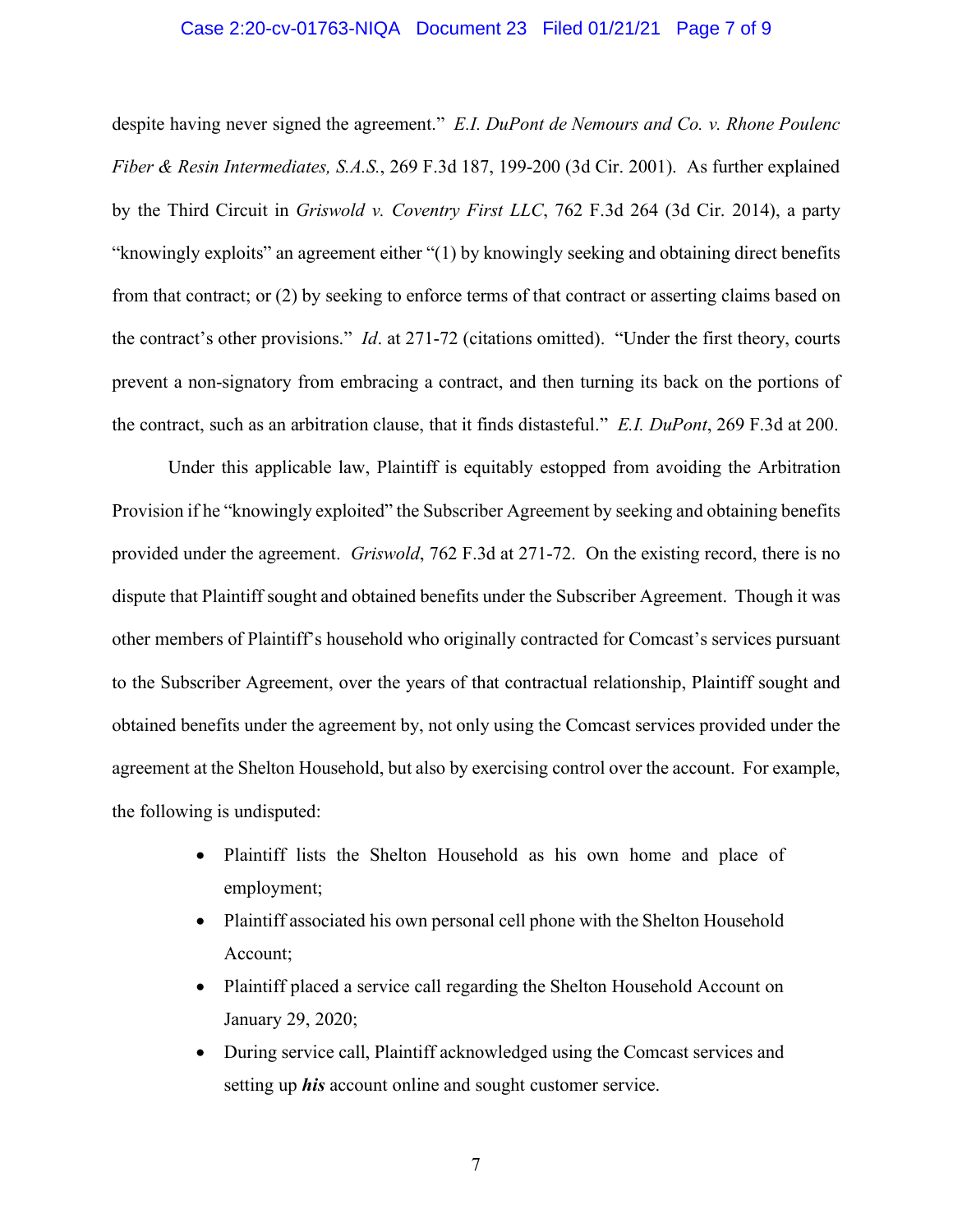#### Case 2:20-cv-01763-NIQA Document 23 Filed 01/21/21 Page 8 of 9

On this undisputed record, "Plaintiff[] did more than just passively benefit from the services;" he exercised control over the account. *Montoya v. Comcast Corp.*, 2016 WL 5340651, at \*4 (E.D. Cal. Sept. 23, 2016) (finding that plaintiff "actively utilized the infrastructure of [Comcast]'s company by asking for additional [] measures [from Comcast]."). As a result, Plaintiff is equitably estopped from avoiding the arbitration provision contained in the Subscriber Agreement. *See HealthplanCRM, LLC v. AvMed, Inc.*, 458 F. Supp. 3d 308, 327-28 (W.D. Pa. 2020) (compelling arbitration where defendant, a non-signatory, received a direct benefit flowing from the agreement that contained an arbitration provision); *Nicosia v. Amazon.com, Inc.*, 384 F. Supp. 3d 254, 274- 75 (E.D.N.Y. 2019) (compelling husband's claims to arbitration because he "knowingly accepted the benefit of [his wife's] contractual relationship with Amazon" and so "must also be held to the arbitration clause that governs that relationship."); *Montoya*, 2016 WL 5340651, at \*1 (finding "Plaintiff['s] admitted use of [Comcast's] service demonstrates Plaintiff[] knowingly exploited the agreement for [Comcast's] services.").

Turning next to the scope of the Arbitration Provision, it is clear that Plaintiff's claims fall within it. As noted, the term "dispute" in the Arbitration Provision is defined broadly as "any claim or controversy related to [Comcast] or our relationship, including but not limited to any and all: (1) claims for relief and theories of liability, whether based in contract, tort, fraud, negligence, statute, regulation, ordinance, or otherwise . . . ." As pled in the complaint, Plaintiff contends that Comcast violated the FCRA by checking his credit report without a permissible purpose in June 2018. Particularly in light of the presumption in favor of arbitrability, such claim clearly relates to Comcast and/or Plaintiff's relationship with Comcast. *See Chassen v. Fid. Nat'l Fin. Inc.*, 836 F.3d 291, 295 (3d Cir. 2016) (noting that "'any doubts concerning the scope of arbitrable issues should be resolved in favor of arbitration, whether the problem at hand is the construction of the contract language itself or any allegation of waiver, delay, or a like defense to arbitrability.'")